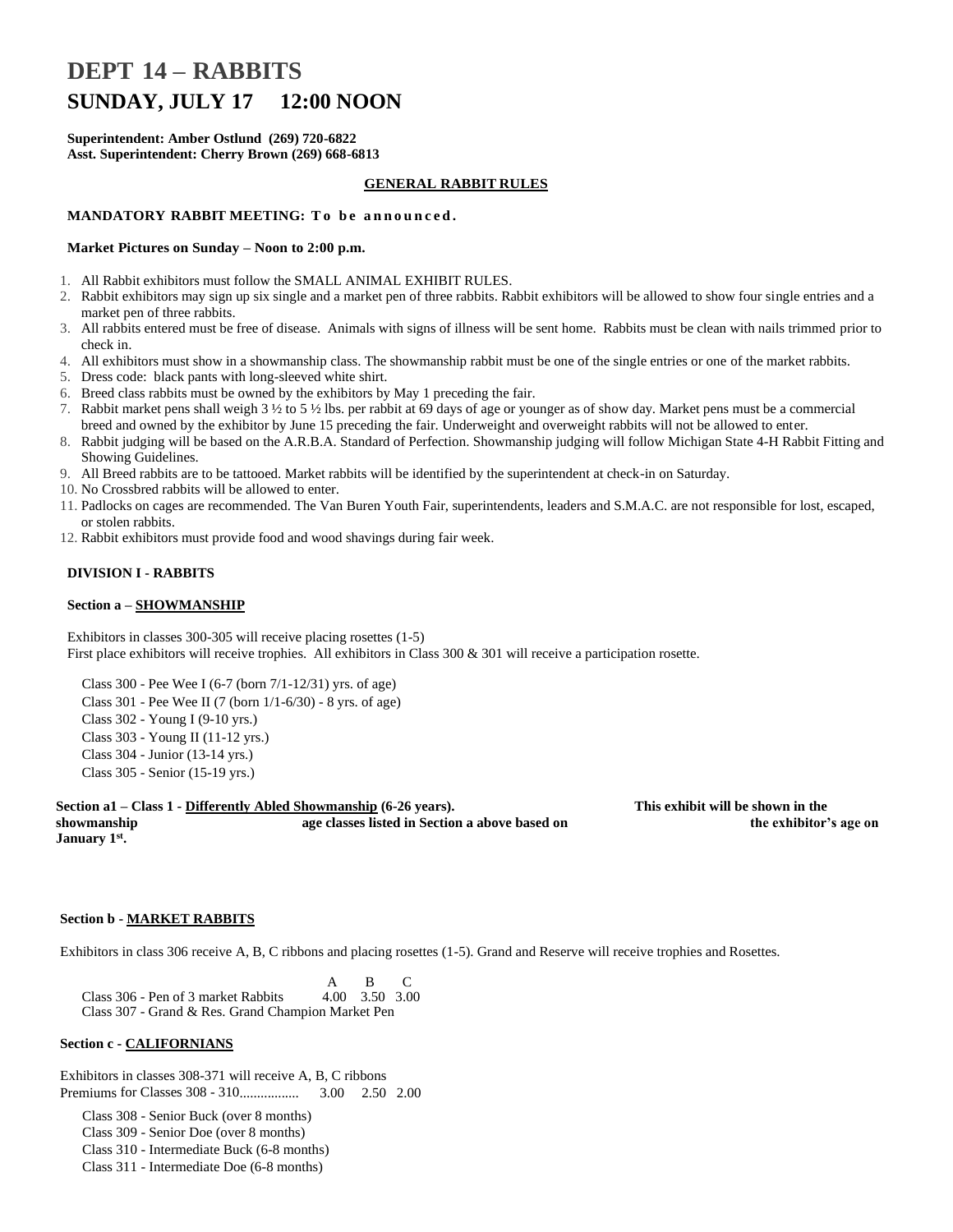Class 312 - Junior Buck (3-6 months) Class 313 - Junior Doe (3-6 months)

Class descriptions and premiums for Section d thru Section h are the same as Section c.

## **Section d -NEW ZEALANDS (RED, WHITE, BLACK)**

Class 314, 315, 316, 317, 318, 319

### **Section e - SATINS (ALL COLORS)**

Class 320, 321, 322, 323, 324, 325

## **Section f – ENGLISH LOP**

Class 326, 327, 328, 329, 330, 331

## **Section g – FLEMISH GIANT**

Class 332, 333, 334, 335, 336,337

#### **Section h - ALL OTHER PURE BRED COMMERCIAL BREEDS**

Class 338, 339, 340, 341, 342, 343

### **Section i – DUTCH**

Class 344 - Senior Buck (over 6 months) Class 345 - Senior Doe (over 6 months) Class 346 - Junior Buck (3-6 months) Class 347 - Junior Doe (3-6 months)

Class descriptions for Section j thru Section o are the same as Section i.

#### **Section j - NETHERLAND DWARF**

Class 348, 349, 350, 351

## **Section k – HOLLAND LOP**

Class 352, 353, 354, 355

## **Section l – POLISH**

Class 356, 357, 358, 359

## **Section m - MINI LOP**

Class 360, 361, 362, 363

#### **Section n - MINI-REX**

Class 364, 365, 366, 367

## **Section o - ALL OTHER PUREBRED FANCY BREEDS**

Class 368, 369, 370, 371

### **Section p – CHAMPION BREEDING RABBIT**

Class 371 – Grand & Reserve Grand Champion – Commercial Rabbit Trophy and Rosettes Class 372 – Grand & Reserve Grand Champion – Fancy Rabbit Trophy and Rosettes

Rosettes will be presented to the exhibitor of the Best of Breed and Best Opposite for all breed classes.



~ Your Full Service Bank ~

Large Enough to Serve You Small Enough to Know You

## 124 S. Phelps Street Decatur, MI 49045 (269) 423-7014

## https://www.fsbdecatur.com